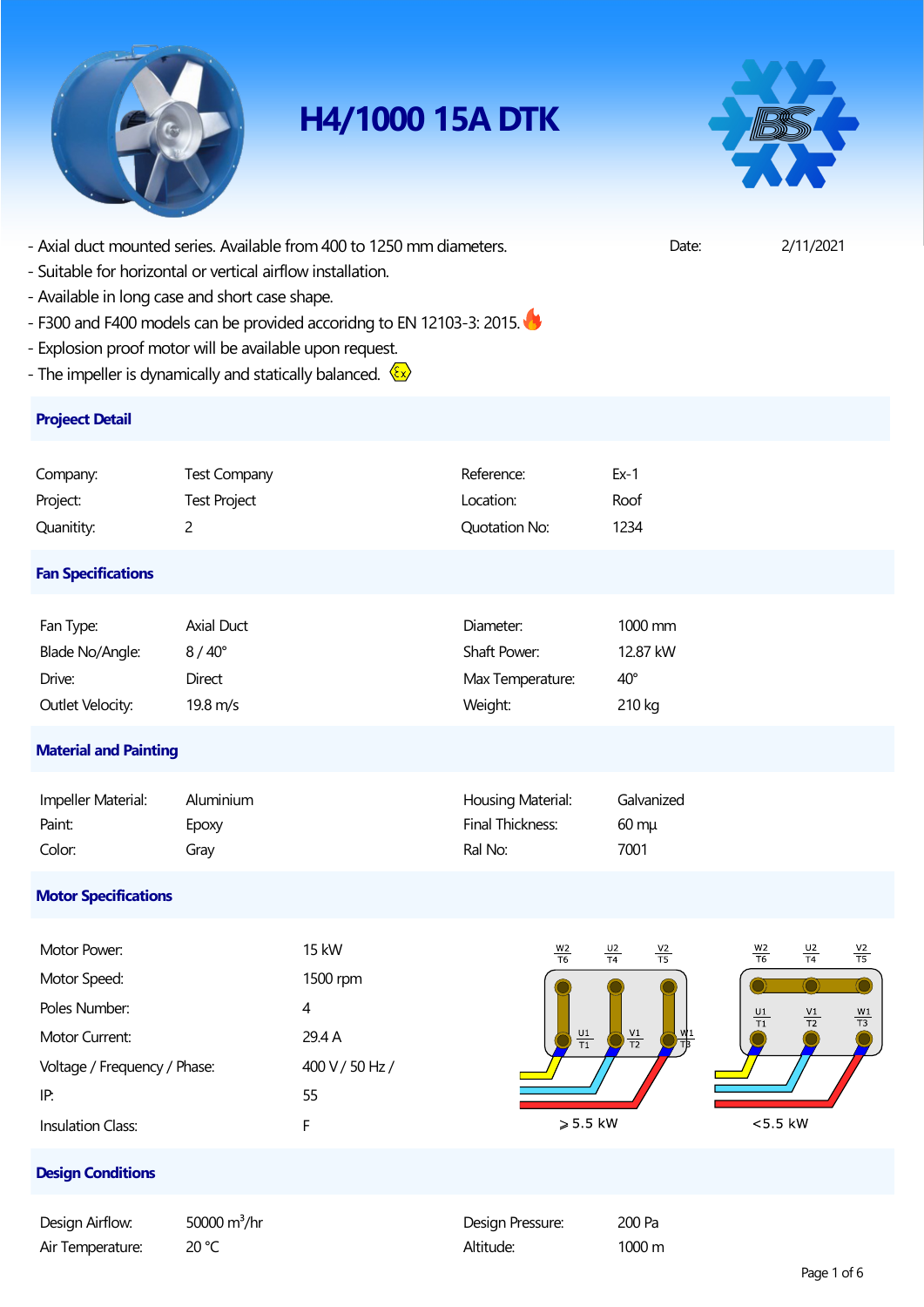



# **H4/1000 15A DTK**



### **Working Conditions**

| Working Airflow:  | 55867.6 $m^3$ /hr | Static Efficiency:      | 30.1%    |
|-------------------|-------------------|-------------------------|----------|
| Working Pressure: | 249.7 Pa          | <b>Total Efficiency</b> | 58.5%    |
| Dynamic Pressure: | 235 Pa            | <b>Shaft Power:</b>     | 12.87 kW |
| Total Pressure:   | 484.7 Pa          |                         |          |

### **Sound Data**



| Distance:                                                             |  |  | 3 <sub>m</sub> |          |      |      |      |      |
|-----------------------------------------------------------------------|--|--|----------------|----------|------|------|------|------|
| Total Lp:                                                             |  |  |                | 80 db(A) |      |      |      |      |
|                                                                       |  |  |                |          |      |      |      |      |
|                                                                       |  |  |                |          |      |      |      |      |
|                                                                       |  |  |                |          |      |      |      |      |
| Band (Hz) $\Big  63 \Big  125 \Big  250 \Big  500$                    |  |  |                |          | 1000 | 2000 | 4000 | 8000 |
| Lp dB (A) $\begin{vmatrix} 49 & 57 & 64 & 72 & 76 & 74 \end{vmatrix}$ |  |  |                |          |      |      | 69   | 60   |
|                                                                       |  |  |                |          |      |      |      |      |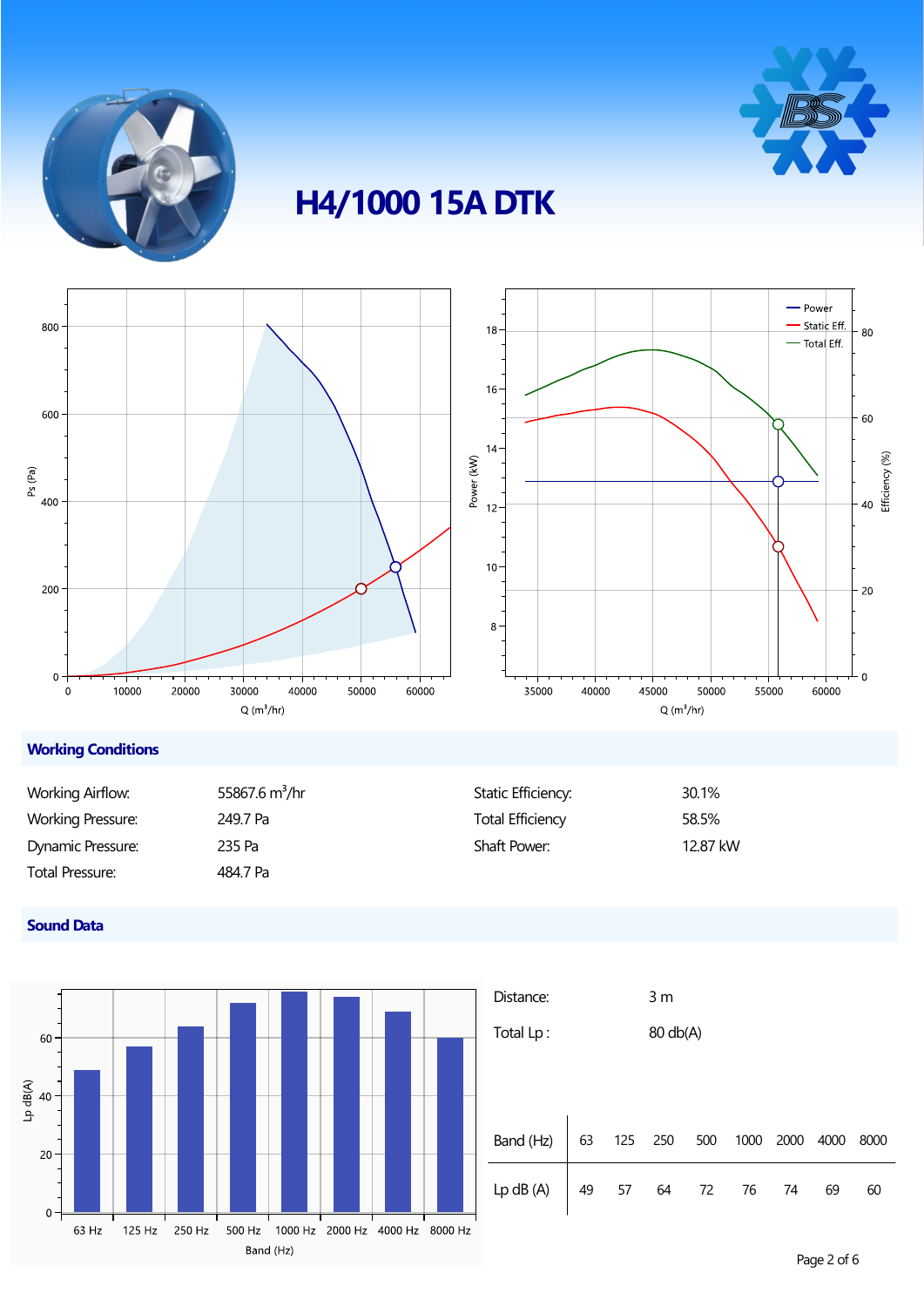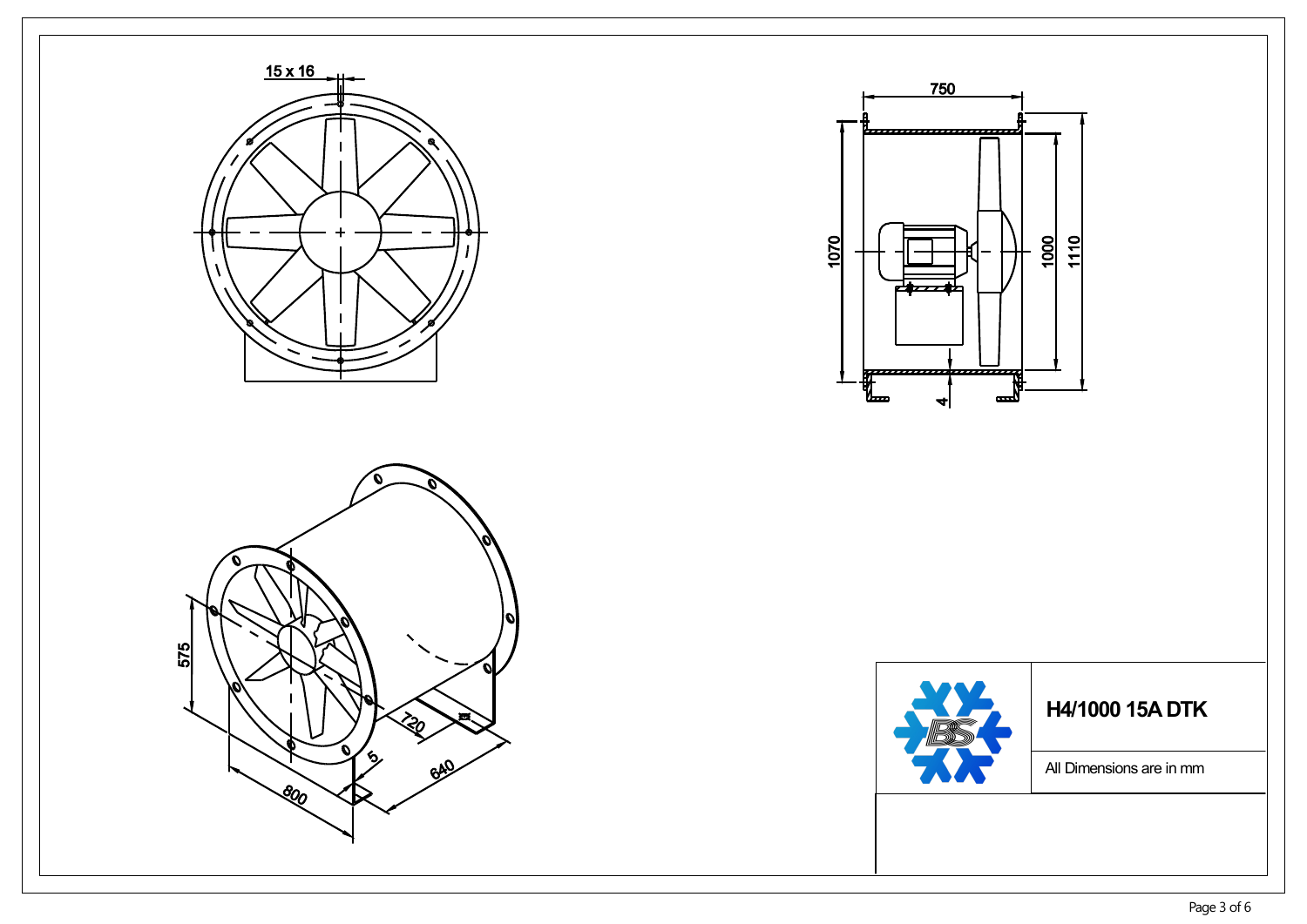

## **H4 1000 11A TAM**



- Axial duct mounted series. Available from 400 to 1250 mm diameters. Date: 2/11/2021

- Suitable for horizontal or vertical airflow installation.
- Available in long case and short case shape.
- F300 and F400 models can be provided accoridng to EN 12103-3: 2015.
- Explosion proof motor will be available upon request.
- The impeller is dynamically and statically balanced.  $\frac{\sqrt{\epsilon}x}{x}$

### **Projeect Detail**

| Company:                     | <b>Test Company</b> | Reference:           | $EX-2$       |  |  |  |
|------------------------------|---------------------|----------------------|--------------|--|--|--|
| Project:                     | <b>Test Project</b> | Location:            | Roof         |  |  |  |
| Quanitity:                   | 3                   | <b>Quotation No:</b> | 1234         |  |  |  |
| <b>Fan Specifications</b>    |                     |                      |              |  |  |  |
| Fan Type:                    | Axial Duct          | Diameter:            | 1000 mm      |  |  |  |
| Blade No/Angle:              | $6/38^{\circ}$      | Shaft Power:         | 9.4 kW       |  |  |  |
| Drive:                       | Direct              | Max Temperature:     | $40^{\circ}$ |  |  |  |
| Outlet Velocity:             | 14.1 $m/s$          | Weight:              | 243 kg       |  |  |  |
| <b>Material and Painting</b> |                     |                      |              |  |  |  |

| Impeller Material: | Aluminium | Housing Material: | Galvanized      |
|--------------------|-----------|-------------------|-----------------|
| Paint:             | Epoxy     | Final Thickness:  | $60 \text{ mu}$ |
| Color:             | Grav      | Ral No:           | 7001            |

### **Motor Specifications**

| Motor Power:                 | <b>11 kW</b>    | $\frac{W2}{T6}$<br>$\frac{U2}{T4}$<br>$\frac{V2}{T5}$ | $\frac{W2}{T6}$<br>$\frac{V2}{T5}$<br>$\frac{U2}{T4}$                   |
|------------------------------|-----------------|-------------------------------------------------------|-------------------------------------------------------------------------|
| Motor Speed:                 | 1500 rpm        |                                                       |                                                                         |
| Poles Number:                | 4               |                                                       | $\frac{W1}{T3}$<br>$\frac{\mathsf{U1}}{\mathsf{T1}}$<br>$\frac{V1}{T2}$ |
| Motor Current:               | 21.3A           | $\frac{V1}{T2}$<br>W <sub>1</sub><br>$\frac{U1}{T1}$  |                                                                         |
| Voltage / Frequency / Phase: | 400 V / 50 Hz / |                                                       |                                                                         |
| IP:                          | 55              |                                                       |                                                                         |
| <b>Insulation Class:</b>     |                 | $\geqslant$ 5.5 kW                                    | $<$ 5 5 kW                                                              |

#### **Design Conditions**

| Design Airflow:  | 20000 CFM | Design Pressure: | $1.5 \ln M$ |
|------------------|-----------|------------------|-------------|
| Air Temperature: | 20 °C     | Altitude:        | 1000 m      |

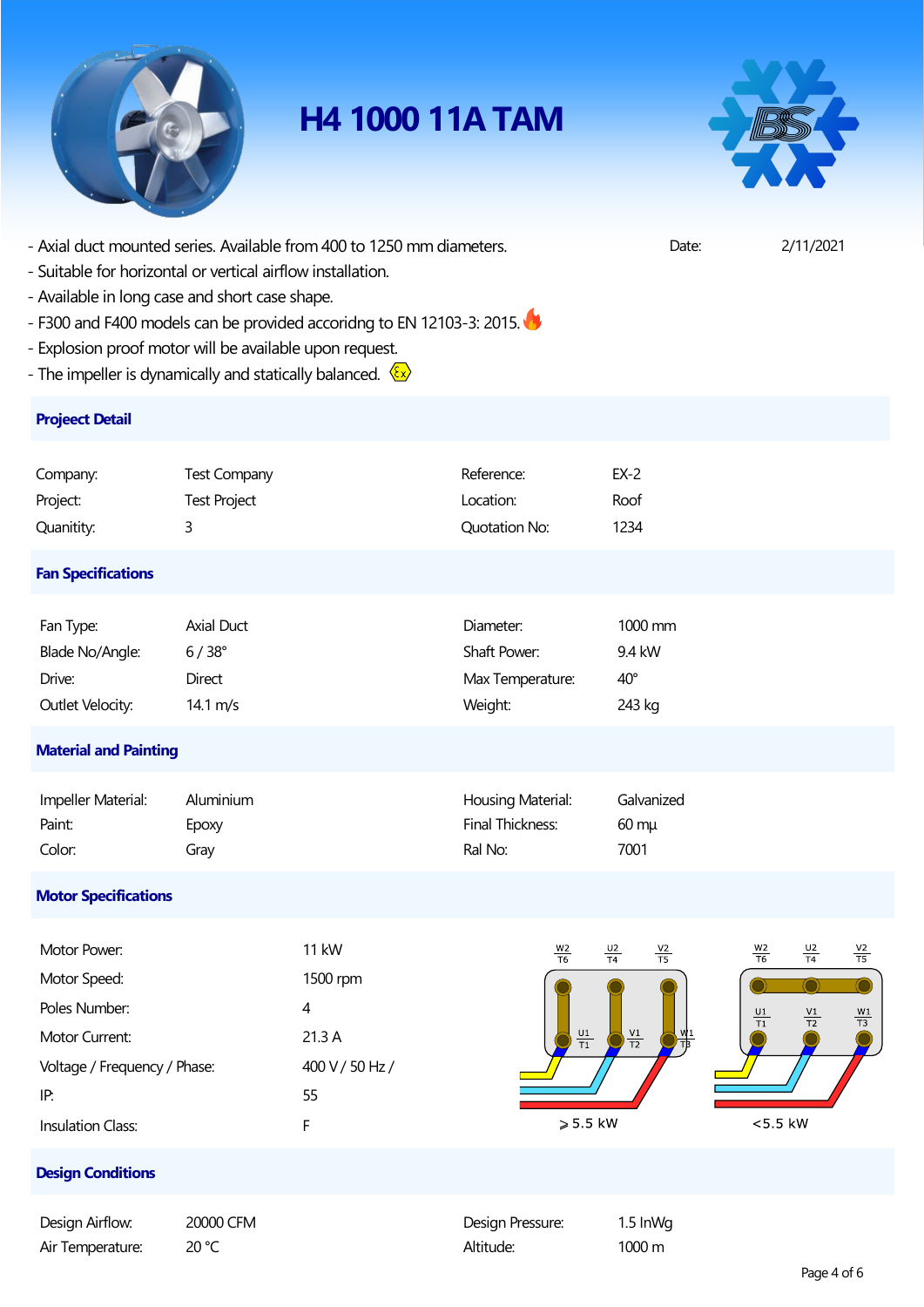



## **H4 1000 11A TAM**



### **Working Conditions**

| Working Airflow:         | 23429.1 CFM | Static Efficiency: | 60.3%  |
|--------------------------|-------------|--------------------|--------|
| <b>Working Pressure:</b> | $2.06$ InWg | Total Efficiency   | 74.3%  |
| Dynamic Pressure:        | $0.48$ lnWg | Shaft Power:       | 9.4 kW |
| Total Pressure:          | $2.54$ InWg |                    |        |

### **Sound Data**



| Distance:                                                             |  |  | 3 <sub>m</sub> |      |      |      |      |
|-----------------------------------------------------------------------|--|--|----------------|------|------|------|------|
| Total Lp:                                                             |  |  | 78 db(A)       |      |      |      |      |
|                                                                       |  |  |                |      |      |      |      |
|                                                                       |  |  |                |      |      |      |      |
|                                                                       |  |  |                |      |      |      |      |
| Band (Hz) $\Big  63 \Big  125 \Big  250 \Big  500$                    |  |  |                | 1000 | 2000 | 4000 | 8000 |
| Lp dB (A) $\begin{vmatrix} 48 & 56 & 63 & 71 & 74 & 73 \end{vmatrix}$ |  |  |                |      |      | 68   | 59   |
|                                                                       |  |  |                |      |      |      |      |